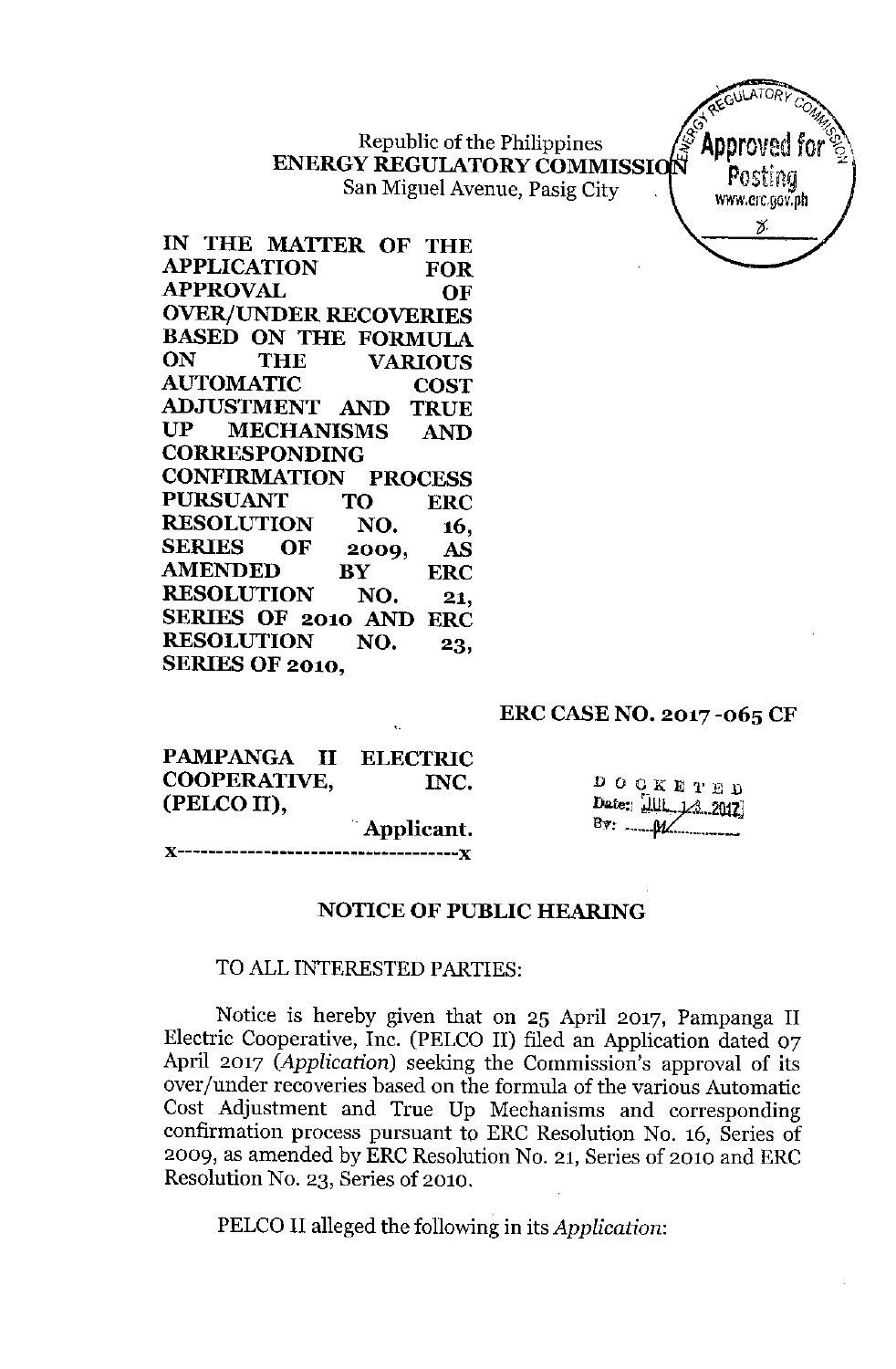## ERC CASE NO. 2017-065 CF NOTICE OF PUBLIC HEARING/ 04 JULY 2017 PAGE 2 OF 5

- 1. Applicant is an electric cooperative duly organized and existing under and by virtue of the laws of the Republic of the Philippines, with principal office address at San Roque, Guagua, Pampanga 2003, where it may be served with summons and other legal processes, represented in this instance by its General Manager, Amador T. Guevarra, of legal age, Filipino, and with office address also at PELCO II Main Office;
- 2. Herein applicant is the exclusive franchise holder issued by the National Electrification Administration (NEA) to operate an electric light and power services in the city and municipalities of the province of Pampanga, namely: Guagua, Bacolor, Parae, Sasmuan, Lubao, 8ta. Rita, and City of Mabalacat;
- 3. Pursuant to ERC Resolution No. 16, Series of 2009, as amended by ERC Resolution No. 21, Series of 2010, more specifically Article 5, Section 1 (Filing) thereof, and ERC Resolution No. 23, Series of 2010, all Luzon Distribution Utilities (DDs) shall file their respective consolidated applications, on or before March 31, 2014, for the (over)/under recoveries on their implementation of various automatic cost adjustment and true-up mechanisms. Subsequently, the DDs shall file their respective consolidated applications every three (3) years following the sequence of period of prescribed filing;
- 4. For purposes of compliance with the said ERC Resolution No. 16, Series of 2009, as amended, herein applicant adopted the formulae on Generation Rate (GR), Transmission Rate (TR), System Loss Rate (SLR), Lifeline Rate (LR) and Senior Citizen Subsidy Rate (SCSR), together with the specific definitions and sub-formulae for each item thereof;
- 5. Applicant PELCO II hereby submits its proposed application for approval of automatic cost adjustments and true-up mechanisms and corresponding confirmation process pursuant to the aforesaid resolution, as amended, as well as the attached summary of computations and actual calculations of (over)/under recoveries for 2014 to 2016, duly marked as Annex *"A",* and form as part and parcel of this application;
- 6. In support of this application, herein applicant attached the following required documents covering the period  $2014 -$ 2016 contained in the guidelines issued by the Honorable Energy Regulatory Commission as Annex "B", and also form as part and parcel of this application, to wit:
	- a. Supplier and Transmission Data Sheet;
	- b. Statistical Data Sheet;
	- c. Actual Implemented Rates;
	- d. Actual Lifeline Rate Discounts;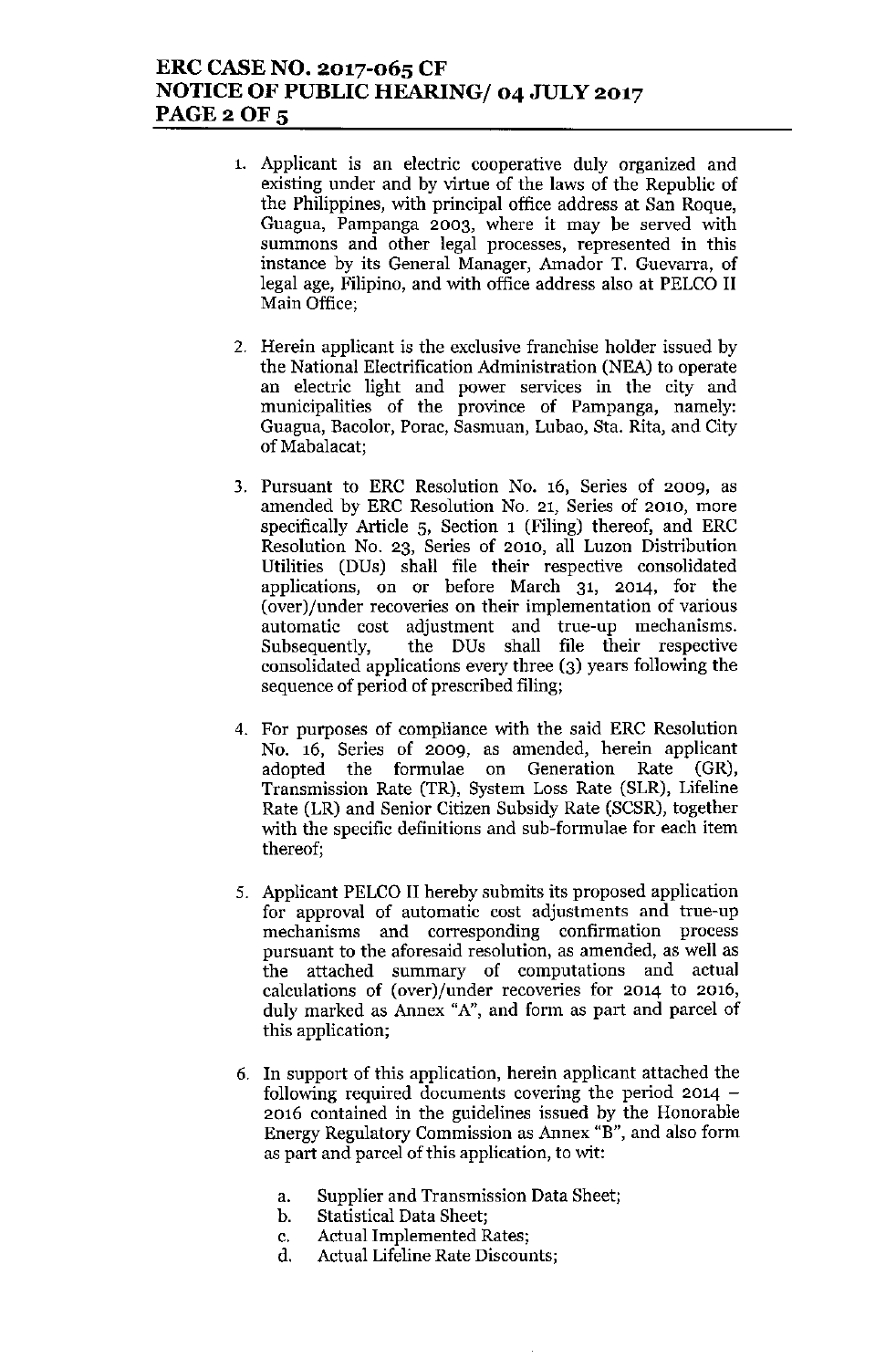## ERC CASE NO. 2017-065 CF NOTICE OF PUBLIC HEARING/ 04 JULY 2017 PAGE 3 OF 5

- e. Actual Senior Citizen Rate Discounts;
- f. Generation and Transmission Bills of Power Suppliers of SMEC, 1590EC, and NGCP;
- g. Debit/Credit Memorandum of Power Suppliers;
- h. Official Receipts issued by NGCP as Proofs of Payment;
- i. Official Receipts issued by SMEC as Proofs of Payment;
- J. Official receipts issued by 1590EC as Proofs of Payment;
- k. Sections Band E of the Monthly and Financial Statistical Reports (MFSR);
- 1. Sample Bills of Lifeline Consumers;
- m. Sample Bills of All Types of Consumers;
- n. Sample Bills of Senior Citizen Consumers;
- o. Summary of Pilferage Costs Recoveries;
- p. URR Computation of Generation Rate (GR);
- q. URR Computation of Transmission Rate (TR);
- r. URR Computation of System Loss Rate (SLR);
- s. URR Computation of Lifeline Rate (LR);
- t. URR Computation of Senior Citizen Subsidy Rate (SCSR);
- u. Computation and Summary of (Over)/Under Recoveries ofGR, TR, SLR, SCSR, and LR;
- v. 2014 URR Reports Submitted in 2015;
- w. 2015 URR Reports Submitted in 2016;
- x. 2015 URR Reports Submitted in 2017;
- y. Proposed Scheme of Refund, and;
- z. Letters of Justification of Implemented Rates other than the URR Computed Rates.
- 7. The summary of Actual Revenue vis-à-vis allowed Cost of Recoveries and (Over)/Under Recoveries for Generation, Transmission, System Loss, Lifeline, and Senior Citizen Rates as follows, to wit:

| <b>PARTICULARS</b>           | <b>PASSED</b><br><b>THROUGH</b><br><b>CHARGES</b> (Php) | <b>ACTUAL</b><br><b>REVENUE</b> (Php)                    | (OVER) UNDER<br><b>RECOVERIES</b><br>(Php) |
|------------------------------|---------------------------------------------------------|----------------------------------------------------------|--------------------------------------------|
| <b>GENERATION</b>            | 6,130,258,562.75                                        | 6,180,671,640.73                                         | (50, 413, 077.99)                          |
| TRANSMISSION                 | 1,062,737,556.86                                        | 1,067,041,082.74                                         | (4,303,525.89)                             |
| <b>SYSTEM LOSS</b>           | <u>933,612,942.73</u>                                   | 1,026,251,609,03                                         | (92, 638, 666.30)                          |
| <b>LIFELINE</b>              | 64,459,874.76                                           | 62,957,451.62                                            | (1,502,423.14)                             |
| <b>SENIOR</b>                | 164,874.15                                              | 159,277.32                                               | (5,596.83)                                 |
| <b>CITIZEN</b>               |                                                         |                                                          |                                            |
| <b>GRAND</b><br><b>TOTAL</b> |                                                         | $8,191,233,811.25   8,337,081,061.45   (148,863,290.15)$ |                                            |

#### PRAYER

**WHEREFORE,** premises considered, applicant Pampanga II Electric Cooperative, Inc. (PELCO II) respectfully prays of this Honorable Commission that, after due notice and hearing and consideration, this application be approved and,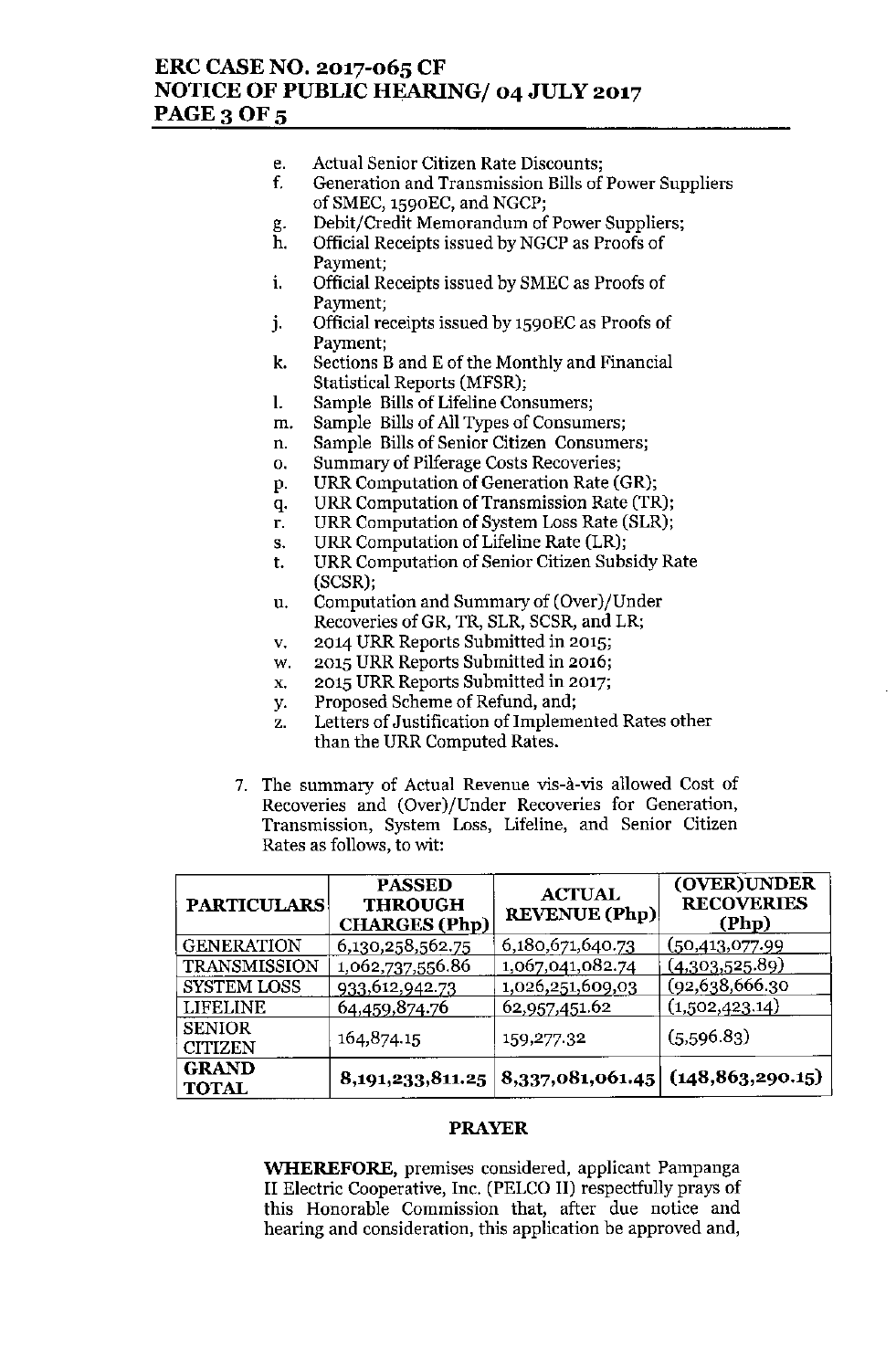**upon approval thereof, the applicant be directed to submit the scheme on how to implement the said approval.**

Other relief, just or equitable, is likewise prayed for.

The Commission has set the *Application* for determination of compliance with the jurisdictional requirements, expository presentation, Pre-trial Conference, and presentation of evidence on **17 August 2017 (Thursday) at two o'clock in the afternoon (2:00 P.M.), at the ERC Hearing Room, 15th Floor, Pacific Center Building, San Miguel Avenue, Pasig City.**

All persons who have an interest in the subject matter of the instant case may become a party by filing with the Commission a verified Petition to Intervene at least five (5) days prior to the initial hearing and subject to the requirements under Rule 9 of the 2006 Rules of Practice and Procedure, indicating therein the docket number and title of the case and stating the following:

- 1) The petitioner's name and address;
- 2) The nature of petitioner's interest **in** the subject matter of the proceeding and the way and manner in which such interest is affected by the issues involved in the proceeding; and
- 3) A statement of the relief desired.

All other persons who may want their views known to the Commission with respect to the subject matter of the case may file their Opposition or Comment thereon at any stage of the proceeding before Applicant concludes the presentation of its evidence, subject to the requirements under Rule 9 of the 2006 Rules of Practice and Procedure. No particular form of Opposition or Comment is required, but the document, letter, or writing should contain the following:

- 1) The name and address of such person;
- 2) A concise statement of the Opposition or Comment; and
- 3) The grounds relied upon.

All such persons who wish to have a copy of the *Application* may request from Applicant that they be furnished with the same, prior to the date of the initial hearing. Applicant is hereby directed to